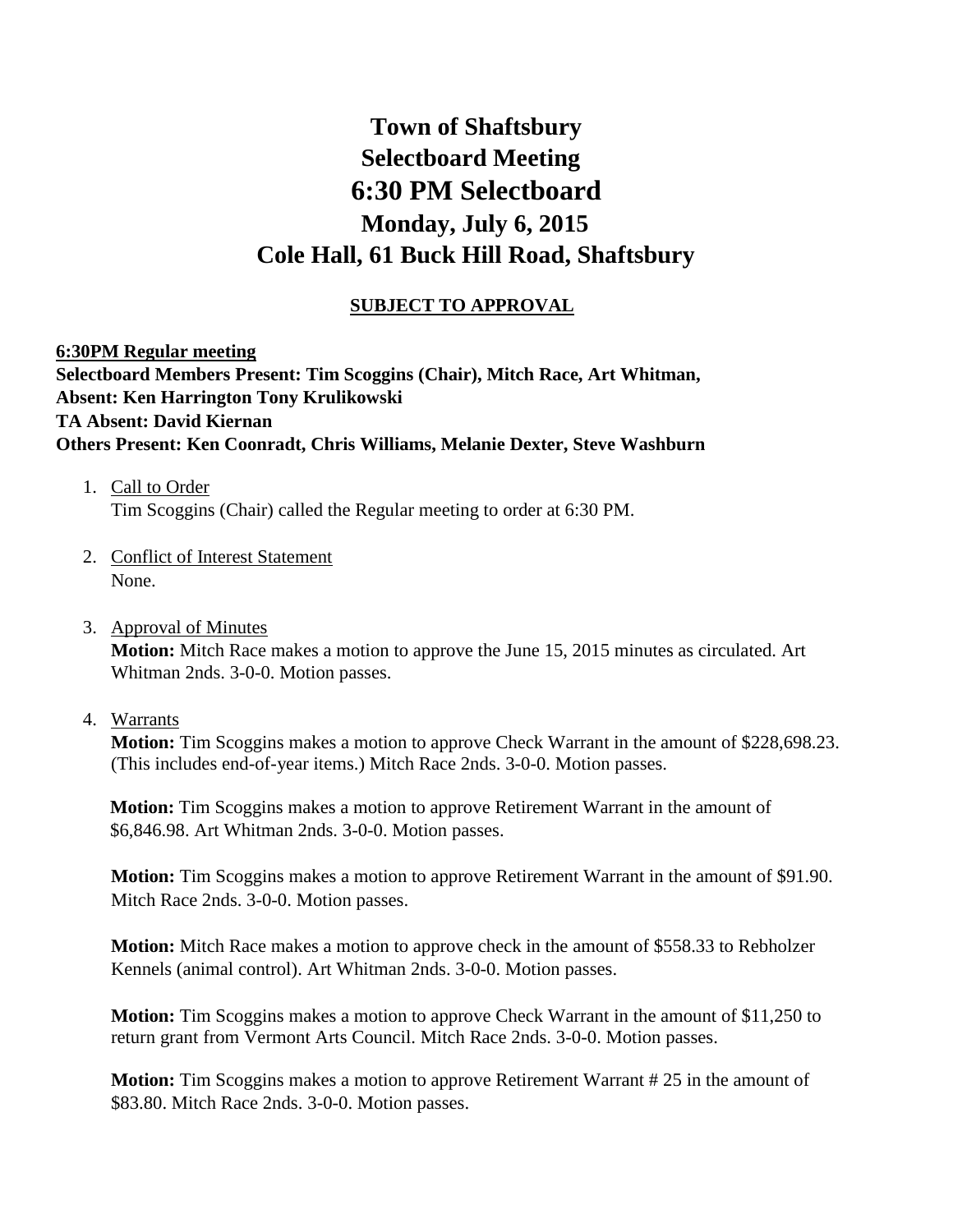**Motion:** Tim Scoggins makes a motion to approve Payroll Warrant #26 in the amount of \$16,662.34. Mitch Race 2nds. 3-0-0. Motion passes.

5. Announcements

Tickets are being sold for a chicken barbecue dinner to be held on August 20, from 4:00 pm to 6:00 pm at the Shaftsbury Historical Society.

- 6. Public Comments None.
- 7. Cemetery Committee Bylaw Changes

Cemetery Commissioner Ken Coonradt addressed the Board. An increase in rates for the cemeteries were discussed at a meeting of the Cemetery Commission. New rates went into effect, but the bylaws were not changed.

No motion was passed for the new rates, which have been in effect for approximately five years. The updated bylaws include the new rates and a list of the public and private cemeteries in Town.

Cemetery Commission would like to prohibit artificial flowers from the cemeteries.

Art Whitman asked for a definition of "bordering" or "fencing." Ken Coonradt explained that when two-by-four or four-by-six pieces of wood are placed around the grave, it is difficult to mow and grass grows up around the wood.

Ken Coonradt explained that the casket is placed inside a concrete unit called a "vault" in the ground.

Chris Williams spoke to the Board and Ken Coonradt about the \$100 recording fee. (As was discussed at a previous meeting.) Ken Coonradt explained that this is an administrative fee to make a record in the index.

The Select Board may change this rule since the Board oversees the Cemetery Commission.

Ken Coonradt asked the Board for a final approval of these updated by-laws.

**Motion**: Art Whitman makes a motion to approve the updated cemetery by-laws, as provided by Ken Coonradt. Tim Scoggins 2nds.

**Amended Motion:** Mitch Race amended the motion to approve the updated cemetery by-laws, as provided by Ken Coonradt, with a change from the phrase "burial fee" to "administrative burial fee." Tim Scoggins 2nds. 3-0-0. Motion passes.

Ken Coonradt will make the change and give to David Kiernan.

The Select Board signed the document.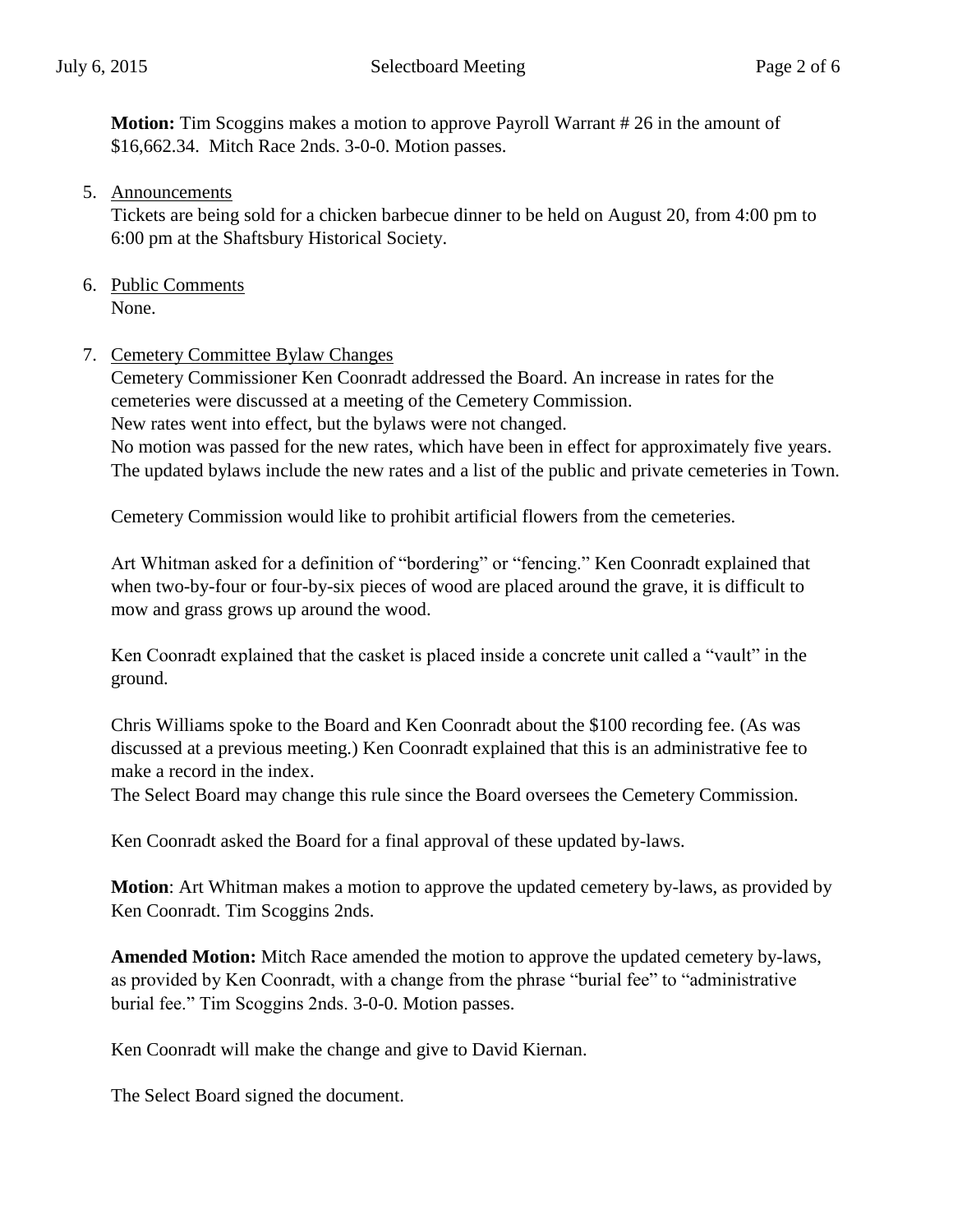8. Treasurer's Report- Melanie Dexter

Fiscal Year 16 ended on June 30 and the revenue is exactly where it should be. \$70,000 will be taken from the reserve fund. A line of credit is needed for \$340,000 to pay bills until the tax payments come in November.

**Motion:** Mitch Race makes a motion to accept the tax anticipation note line of credit for \$340,000 until November. Art Whitman 2nds. 3-0-0. Motion passes.

**Motion:** Tim Scoggins makes a motion to approve the resolution for tax anticipation borrowing line of credit. Art Whitman 2nds.

**Discussion:** Art Whitman stated that this motion affirms that Select Board approved to borrow money in anticipation of taxes.

3-0-0. Motion passes.

**Motion:** Mitch Race makes a motion to approve the non-arbitrage certification tax anticipation borrowing line of credit. Art Whitman 2nds.

**Discussion:** Tim Scoggins clarifies that "non-arbitrage" means that the money from the line of credit will not be reinvested**.**

3-0-0. Motion is approved.

Mitch Race asked Melanie Dexter for a year-end report and was given a copy. Tim Scoggins asked for an electronic copy.

9. Interim Road Foreman Report – Steve Washburn

Steve Washburn reported that the culverts (four 30-foot culverts) will be repaired and trees will be cut down to prepare for the East Road project.

New tires were purchased for CAT grader.

Ditching and grading will continue.

Tonight's warrant approved payment of new tires for the grader and the truck.

Major work is planned for Potter Montgomery Road for the end of this week.

Updates for road work will be listed on the website on Monday of each week.

10. Truck Insurance Update

The Truck that was in the fire earlier this year has some rust and imperfections in the paint. The total amount of the insurance claim is in the low \$1,000s. Three radiator/cooling units on the truck will need to be replaced.

There is a discussion of whether the truck should have a new paint job.

#### 11. Surplus computers for SES

Computers in the library at Shaftsbury Elementary are outdated. The Town recently upgraded all the computers at Cole Hall.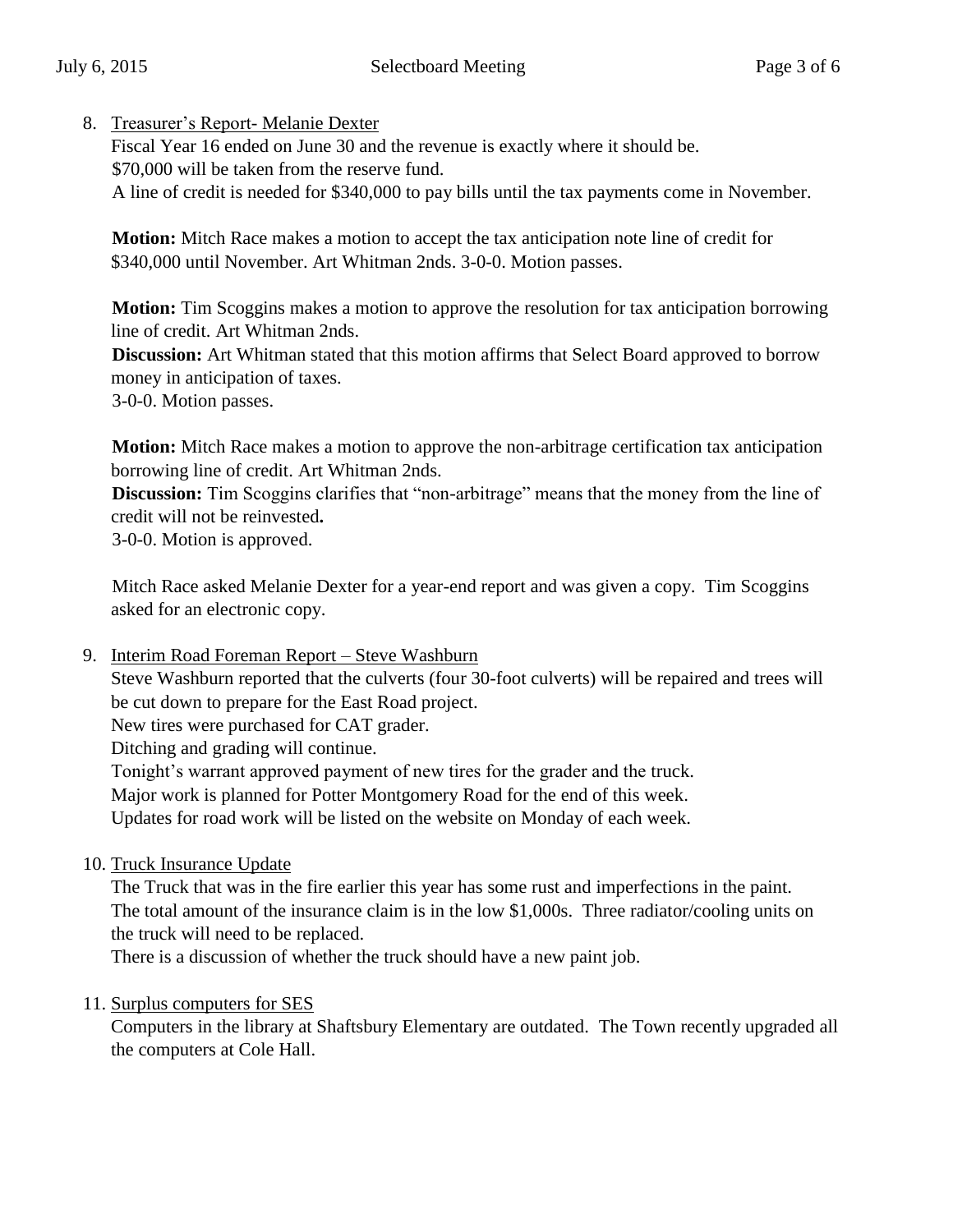**Motion**: Tim Scoggins makes a motion to surplus the unused computers at Cole Hall to the library at Shaftsbury Elementary School. Mitch Race 2nds.

**Discussion:** Mitch Race asked to have the drives reformatted. Tim Scoggins suggested to have new drives installed.

3-0-0. Motion passes.

While Shaftsbury Elementary does have new computers for its students, the library computers have not been updated recently.

#### 12. Bid Award—All Fuels

David Kiernan told Tim Scoggins that Robert Greene has supplied oil to the Town for the past few years. The price difference between the bid from Robert Greene and Haskins is a few cents different. David Kiernan suggested for the sake of continuity that the Town should continue with Robert Greene for oil supply.

Robert Greene has the supplier for oil for the Town and Haskins as the supplier of propane and diesel for the Town.

Previously, the Town has used Robert Greene for the pre-buy option for fuel. The cost-plus option for diesel, and the pre-buy option for propane.

Haskins is offering the pre-buy option for diesel.

**Motion:** Mitch Race makes a motion to use the pre-buy option from Haskins for diesel fuel for \$2.19 per gallon and propane for \$2.90 per gallon and to use the pre-buy option for oil from Robert Greene for \$2.25 per gallon. Tim Scoggins 2nds. 3-0-0. Motion passes.

#### 13. Bid Award for Financial Audit

Two proposals were received for the financial audit:

1. Ron L. Beaulieu & Co., , which offered  $2^{nd}$  and  $3^{rd}$  year rates, with 30% discount based on sending files electronically. Sending files electronically would be a burden to Cole Hall. 2. Sullivan & Powers in Montpelier has done the accounting for Town previously.

**Motion:** Tim Scoggins moves to approve Sullivan & Powers to do the audit for one year. Mitch Race 2nds. 3-0-0.

The decision to do the accounting for one year only or for three consecutive years will be discussed when a full board is present.

#### 14. Town Insurance Renewal

The Town Insurance will be renewed will Wills Agency.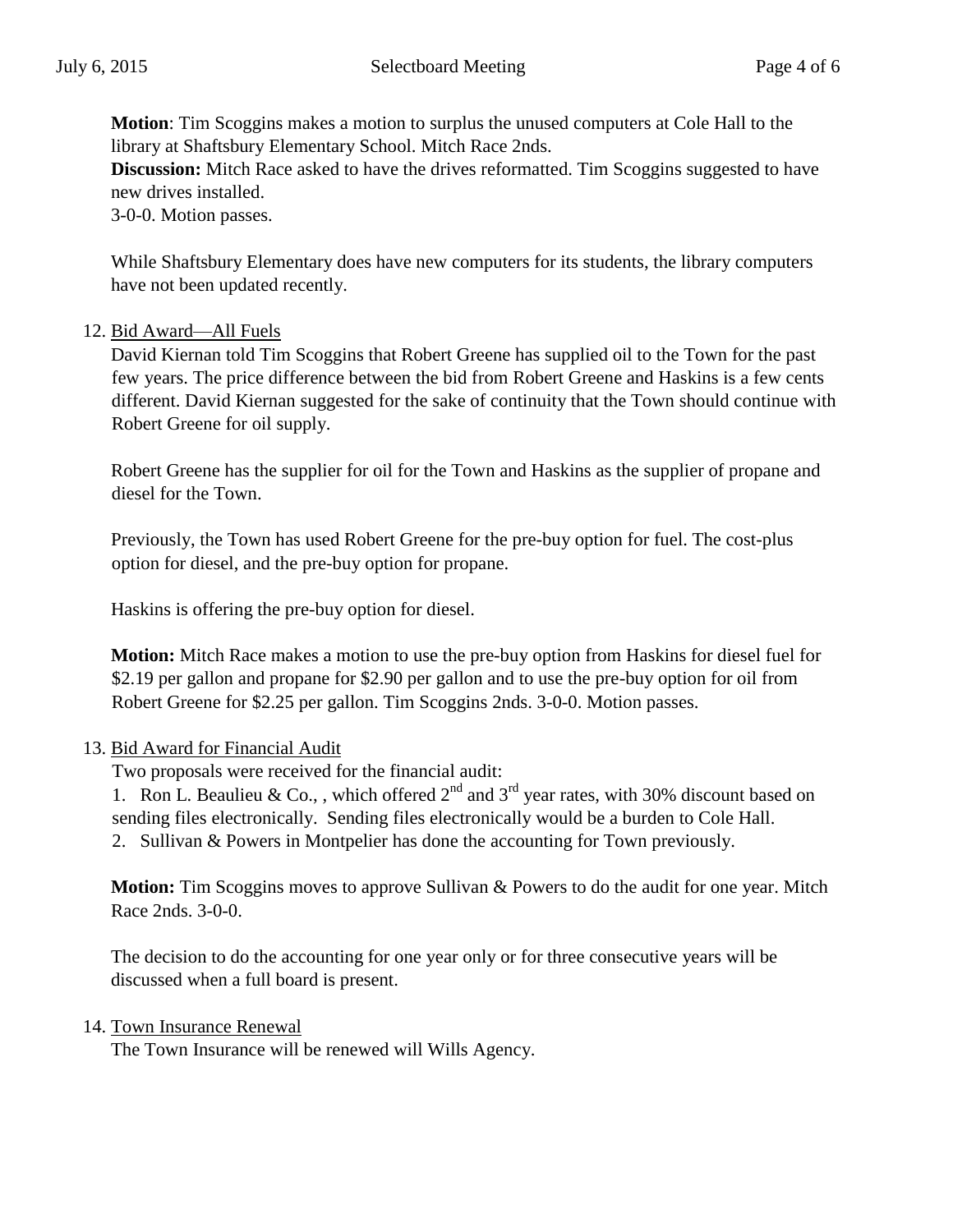**Motion:** Art Whitman moves to accept insurance for the Town from Wills Agency. Tim Scoggins 2nds. 3-0-0. Motion passes.

15. Tam Contract (Transfer Station) Signing

This contract was reviewed at the last Select Board meeting. The handwritten changes, which were rates adjusted for inflation, have been incorporated. Tim Scoggins presented a clean copy of this document, which the Select Board members present at this meeting signed it.

## 16. Howard Park Update

The State told David Kiernan that a well for Howard Park cannot be drilled unless an engineering study is performed.

Chris Ponessi, a partner of Mance Engineering and a member of the Shaftsbury Development Review Board, will do an engineering study. The estimated cost of a well is about \$6,000– \$7,000.

Ponessi also recommended the installation of the UV purification system as a back-up system, which will cost about \$2,000–\$3,000. Total cost may be about \$14,000.

Mitch Race asked if work for the engineering study should go out to bid. The cost of the engineering study is estimated to cost between \$2,000 and \$3,000. (The Select Board purchasing policy does not require a formal bid for this amount.)

Art Whitman stated that this issue needs be resolved quickly and the bid process would slow it down.

**Motion:** Art Whitman makes a motion for Chris Ponessi to perform an engineering study for the WW permit for a well at Howard Park. Tim Scoggins 2nds. 3-0-0. Motion passes.

# 17. Bid proposal for Cole Hall exterior painting

David Kiernan wrote a job description seeking bids for Cole Hall.

**Motion:** Tim Scoggins moves to allow David Kiernan to seek bids for the exterior painting of Cole Hall, based on the description provided. Mitch Race 2nds. 3-0-0. Motion passes.

18. Town Administrator's Report None.

# 19. Other Business

Contract for CAI. Contract ended on 3/30/2015. To be discussed at next meeting. Mitch Race discussed errors that he found in properties listed.

# 20. Review of Action Items